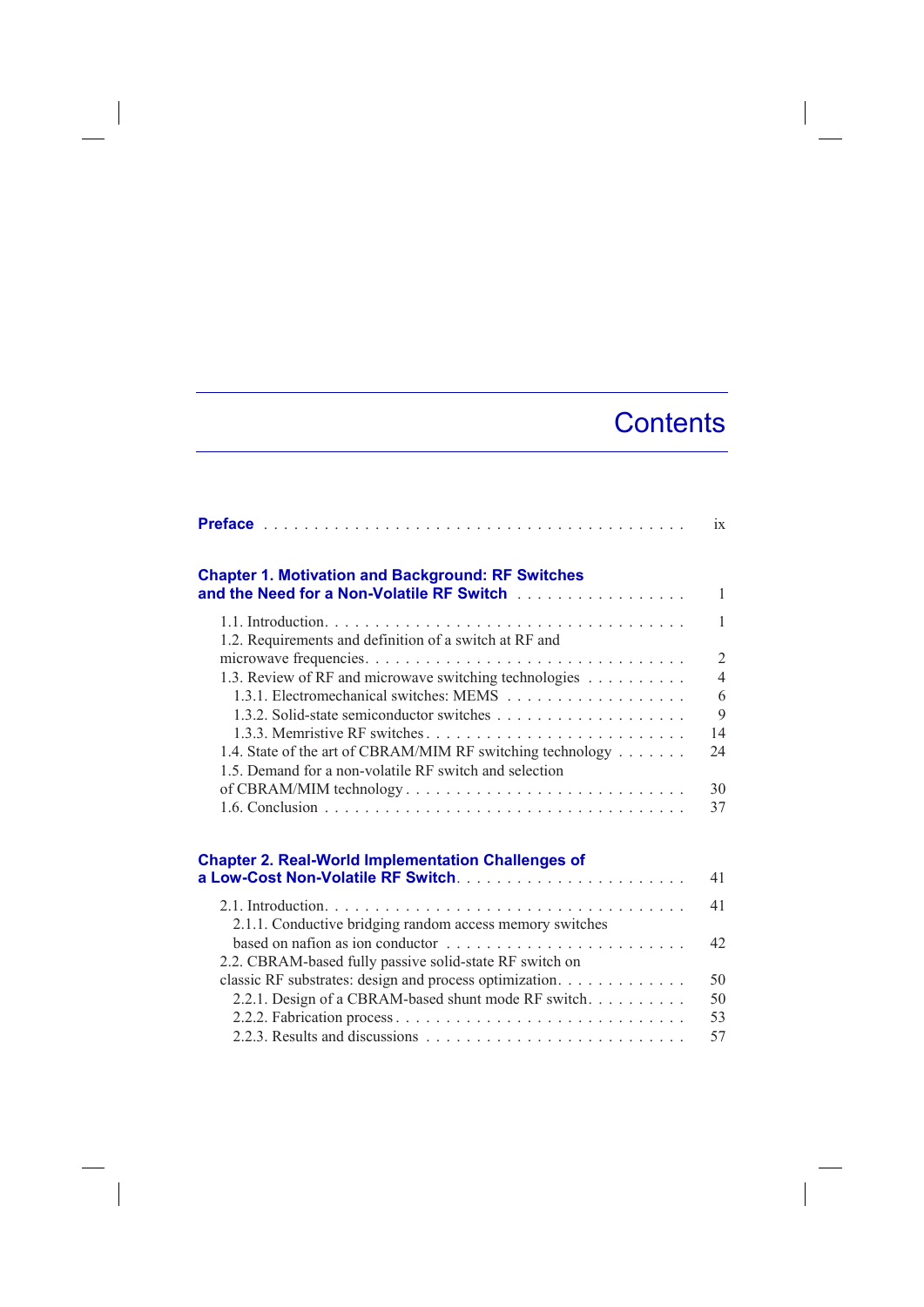vi Non-Volatile CBRAM/MIM Switching Technology for Passive Microwave Devices

## **Chapter 3. Solid-State Rewritable Chipless RFID Tags: Electronically Rewritable RF Barcodes** . . . . . . . . . . . . . . . . . . . . 83

|                                                                                                                        | 83  |
|------------------------------------------------------------------------------------------------------------------------|-----|
| 3.2. Chipless RFID reader system used in this experiment.<br>3.3. Realization of solid-state electronically rewritable | 85  |
|                                                                                                                        | 87  |
| 3.3.1. Electronically rewritable chipless RFID tags on                                                                 |     |
|                                                                                                                        | 88  |
| 3.3.2. Electronically rewritable chipless RFID tags on                                                                 |     |
|                                                                                                                        | 93  |
| 3.4. Effect of CBRAM/MIM filament resistance on RCS characteristics                                                    |     |
| of presented electronically rewritable resonators                                                                      | 98  |
| 3.5. Electrical equivalent model of electronically rewritable                                                          |     |
|                                                                                                                        | 99  |
| 3.6. Discussion of data encoding strategies for electronically                                                         |     |
| rewritable chipless RFID tags based on CBRAM/MIM technology                                                            | 107 |
| 3.7. Advantages of using integrated CBRAM/MIM switches                                                                 |     |
|                                                                                                                        | 111 |
|                                                                                                                        | 116 |
|                                                                                                                        |     |
|                                                                                                                        |     |
| <b>Chapter 4. Fully Passive Solid-State Electronically</b>                                                             |     |
| Reconfigurable Filter and Antenna Models                                                                               | 119 |

| 4.2. CBRAM-MIM switches for electronically reconfigurable |  |
|-----------------------------------------------------------|--|
|                                                           |  |

 $\overline{\phantom{a}}$